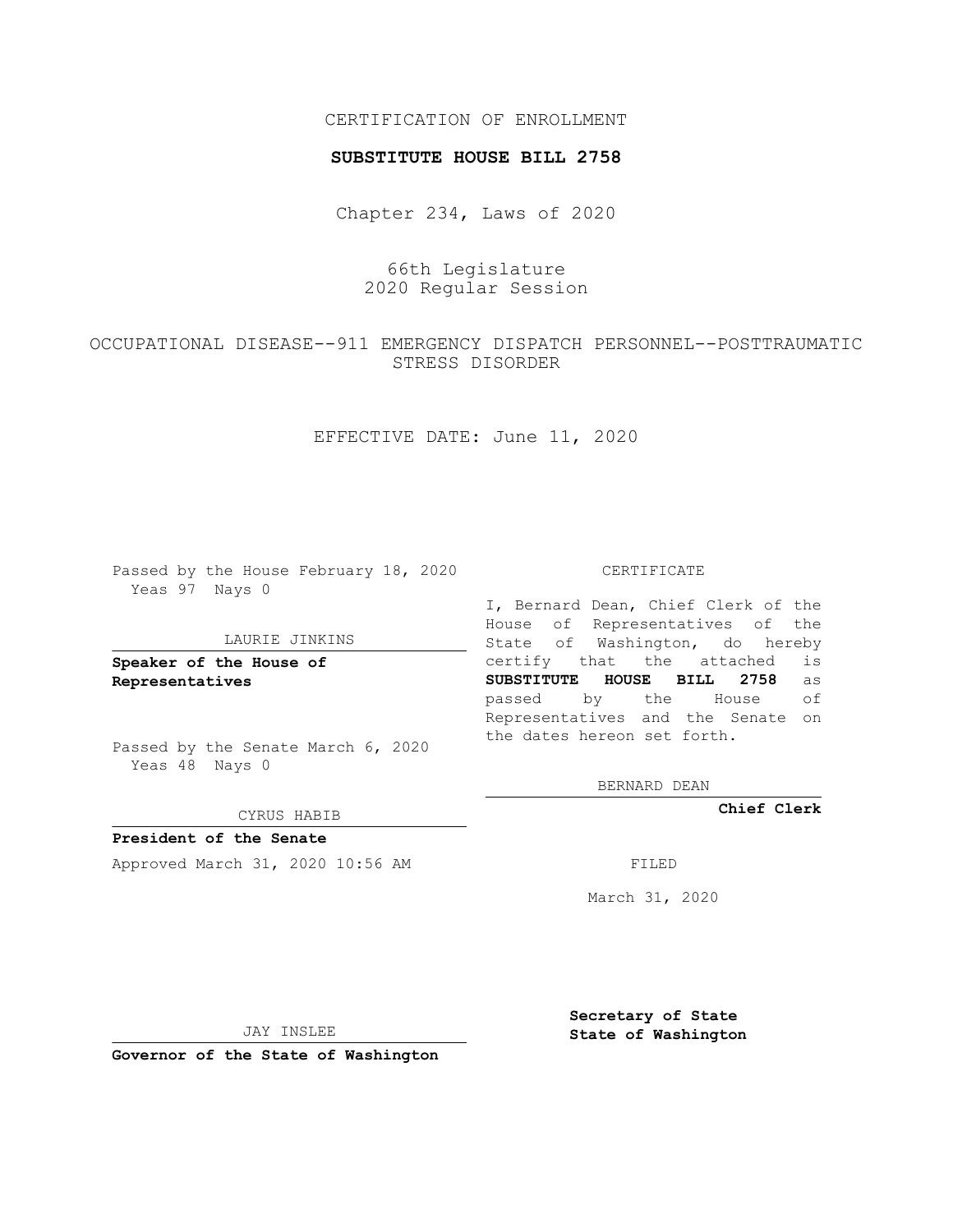## **SUBSTITUTE HOUSE BILL 2758**

Passed Legislature - 2020 Regular Session

**State of Washington 66th Legislature 2020 Regular Session**

**By** House Labor & Workplace Standards (originally sponsored by Representatives Corry, Pettigrew, Chandler, Davis, Eslick, McCaslin, Dent, Morgan, Gildon, Lekanoff, and Pollet)

READ FIRST TIME 02/07/20.

1 AN ACT Relating to recognizing posttraumatic stress disorders of 2 911 emergency dispatch personnel; and amending RCW 51.08.142.

3 BE IT ENACTED BY THE LEGISLATURE OF THE STATE OF WASHINGTON:

4 **Sec. 1.** RCW 51.08.142 and 2018 c 264 s 2 are each amended to 5 read as follows:

 (1) Except as provided in subsection (2) of this section, the department shall adopt a rule pursuant to chapter 34.05 RCW that claims based on mental conditions or mental disabilities caused by stress do not fall within the definition of occupational disease in 10 RCW 51.08.140.

 (2)(a) Except as provided in (b) and (c) of this subsection, the rule adopted under subsection (1) of this section shall not apply to occupational disease claims resulting from posttraumatic stress 14 disorders of firefighters as defined in RCW  $41.26.030$  ( $(416)$ ))  $(17)$  (a), (b), (c), and (h) and firefighters, including supervisors, employed on a full-time, fully compensated basis as a firefighter of a private sector employer's fire department that includes over fifty such firefighters, and law enforcement officers as defined in RCW  $41.26.030((\frac{18}{18}))$  (19) (b), (c), and (e), and public safety telecommunicators who receive calls for assistance and dispatch 21 emergency services.